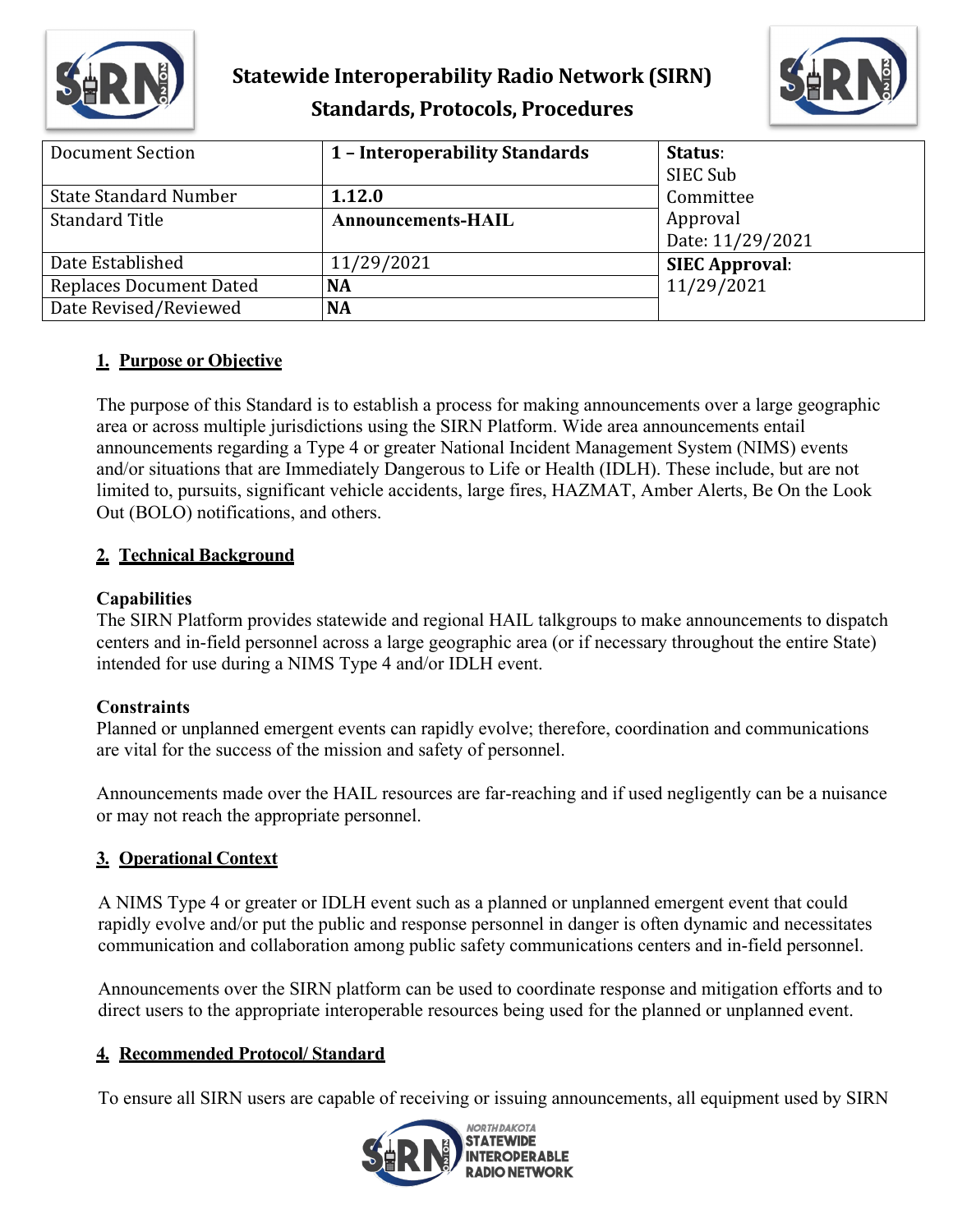

# **Statewide Interoperability Radio Network (SIRN) Standards, Protocols, Procedures**



User Agencies including radio devices and dispatch consoles shall be programmed with the SIRN Regional and Statewide Interoperability Talkgroups in adherence to SIRN Standards 1.8.0 Minimum Programming Requirements and 1.4.0 SIRN Regional & Statewide Interoperability Talkgroups.

### **5. Recommended Procedure**

All SIRN dispatch console operators are required to monitor, at minimum, the Statewide and the Regional Hailing talkgroup in which their communication center or PSAP resides.

The following statewide and regional SIRN "HAIL" talkgroups are available:

- Statewide: ND MA HAIL
- NE Region use: ND NE MA HAIL
- NW Region use: ND NW MA HAIL
- SE Region use: ND SE MA HAIL
- SW Region use: ND SW MA HAIL

HAILING talkgroups should be **used judiciously and for the purposes for which they are intended or approved**.

HAILing talkgroups are to be used under the following conditions:

- By PSAPs/dispatchers:
	- o To make announcements to other PSAPs and in-field personnel regarding NIMS Type 4 and/or IDLH events. Dispatchers may use regional HAIL talkgroups to announce planned or unplanned emergent events that could rapidly evolve and/or put the public and response personnel in danger; the initiating agency or public safety answering point shall make an announcement on their regional hailing talkgroup.
	- o Simultaneous Local Announcement/Relay: Not all in-field personnel may receive communications over a HAILing talkgroup (even if they have set their devices to scan their regional HAIL talkgroup). Therefore, once an announcement is received by PSAP/dispatch personnel, if applicable, they shall relay the information over their respective Local Agency's dispatch talkgroup(s).
- By in-field personnel:
	- o Traveling personnel shall use the HAILing talkgroups to report incidents or to request resources and support while outside of their jurisdiction. See SIRN Standard 1.11.0. Outof-Jurisdiction Travel and Transport Communications.

As necessary, a regional or statewide non-HAIL talkgroup may be assigned after the announcements are complete and resources have been moved to that operational interoperable talkgroup.

#### **6. Management**